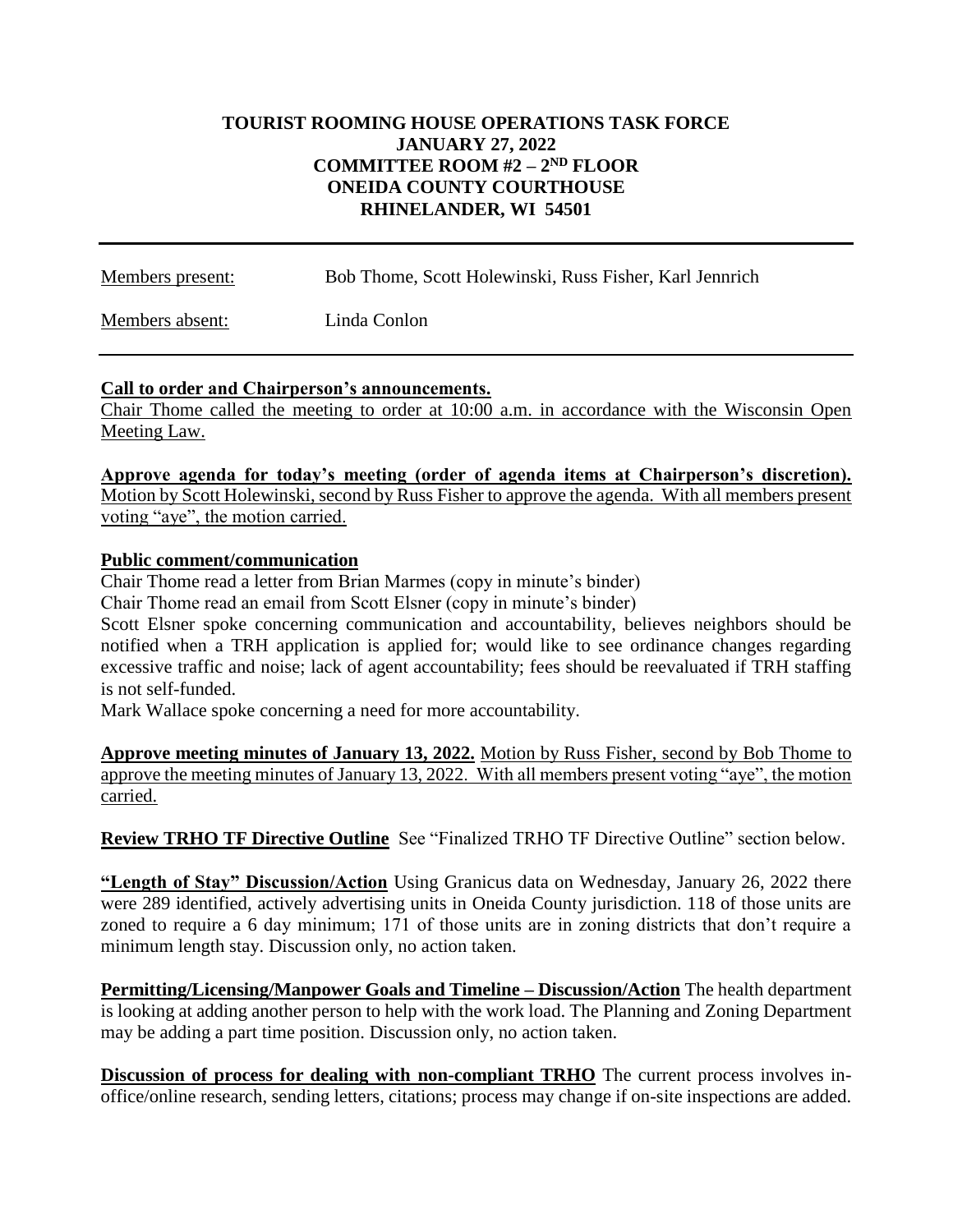Owner reaches out after they receive correspondence from us concerning rental without permit, if they state they have ended rental, staff confirms that the listing has been removed and the complaint is abated.

**Corporate Counsel – REVIEW Compliance Enforcement in the initial permitting/licensing/sales tax registration/insurance process, post initial compliance process, and penalties for violations, manpower– Discussion only** Chad Lynch advised that it would be helpful for enforcement cases if someone from Planning and Zoning was able to take pictures of cars/occupants on rental premise, but staff could not go inside to count people or force someone to open the door.

Haven't heard back from Granicus about affidavits, currently have trials on February 7 and 9, but may have all settled before then. Spoke to AirDNA, wouldn't be able to use their data in court because it is gathered from Airbnb and VRBO and would be considered hearsay.

**Public Health Department – REVIEW Inspection & Licensing process, manpower/job requirements, metrics, fees (Conlon) - Discussion only** Jody McKinney advised that Linda Conlon will be giving a recommendation to hire another person. DATCP is rewriting ATCP 72, but it won't be approved for a few years. Once approved it will require a TRH to be inspected every other year, OCHD would still require license renewal and water testing yearly and may still inspect yearly if new law allows a county to mandate more frequent inspections.

**Planning & Zoning Department – REVIEW Administrative Review Permit process, manpower/job requirements, metrics, fees, Walworth County Ordinance (Jennrich/Holewinski)– Discussion only** Mr. Jennrich reached out to Walworth County to see how they are handling manpower/staffing. Walworth has an LTE employee dedicated to TRH's who handles permitting, annual renewals, compliance investigations, compliance inspections, enforcement. The committee discussed Walworth's TRH ordinance.

# **FINALIZE TRHO TF Directive Outline – Action** Additions underlined, deletions strikethrough

- I. Method to address staffing to assure TRHO ordinance compliance A. Create or appoint a 'point person' position to coordinate P&Z, HD, Finance and Corp. Counsel
	- B. See Item III.A&B below

C. Alignment of HD Licensing with P&Z permitting – ensure both departments have the same units licensed & permitted  $(HD 430 \text{ units}, P&Z 150 \text{ units}$ 

D. Potential Increase HD staffing to meet annual compliance goals, funded by license fees

E. Potential Increase P&Z staffing to meet annual compliance goals funded by permit fees

II. Process for dealing with non-compliant TRHO (agenda item 8 1-27-2022)

- A.
- B.